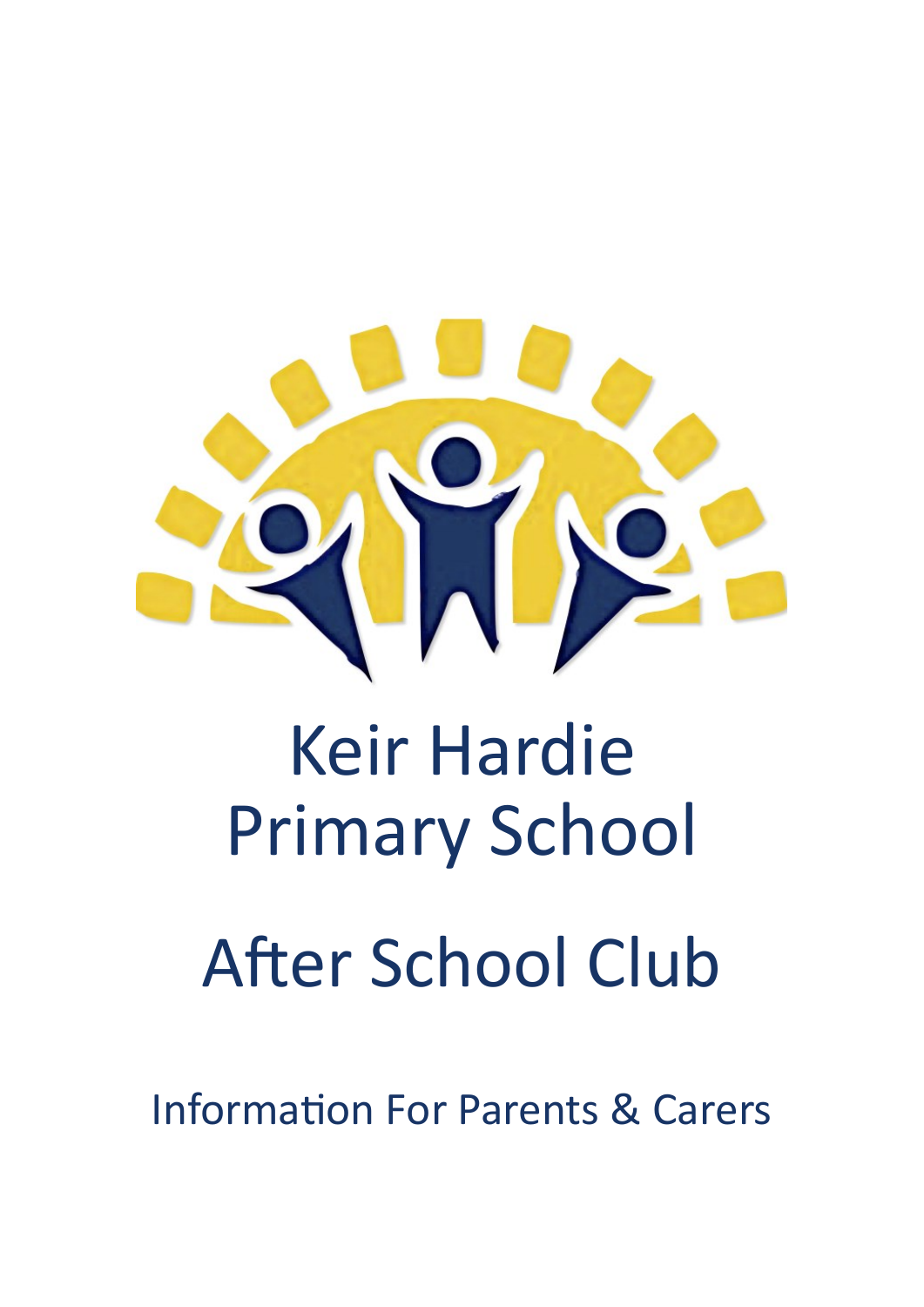#### **Contents**

#### 1. Welcome

- 2. Opening Days & Times
	- 3. Admissions & Fees
- 4. Absence & Late Collection
	- 5. Staffing
	- 6. Snack Time!
		- 7. Activities
	- 8. First Aid & Medicines
		- 9. Behaviour
- 10. Personal Items Of Value
	- 11. Child Protection
	- 12. Confidentiality
		- 13. Complaints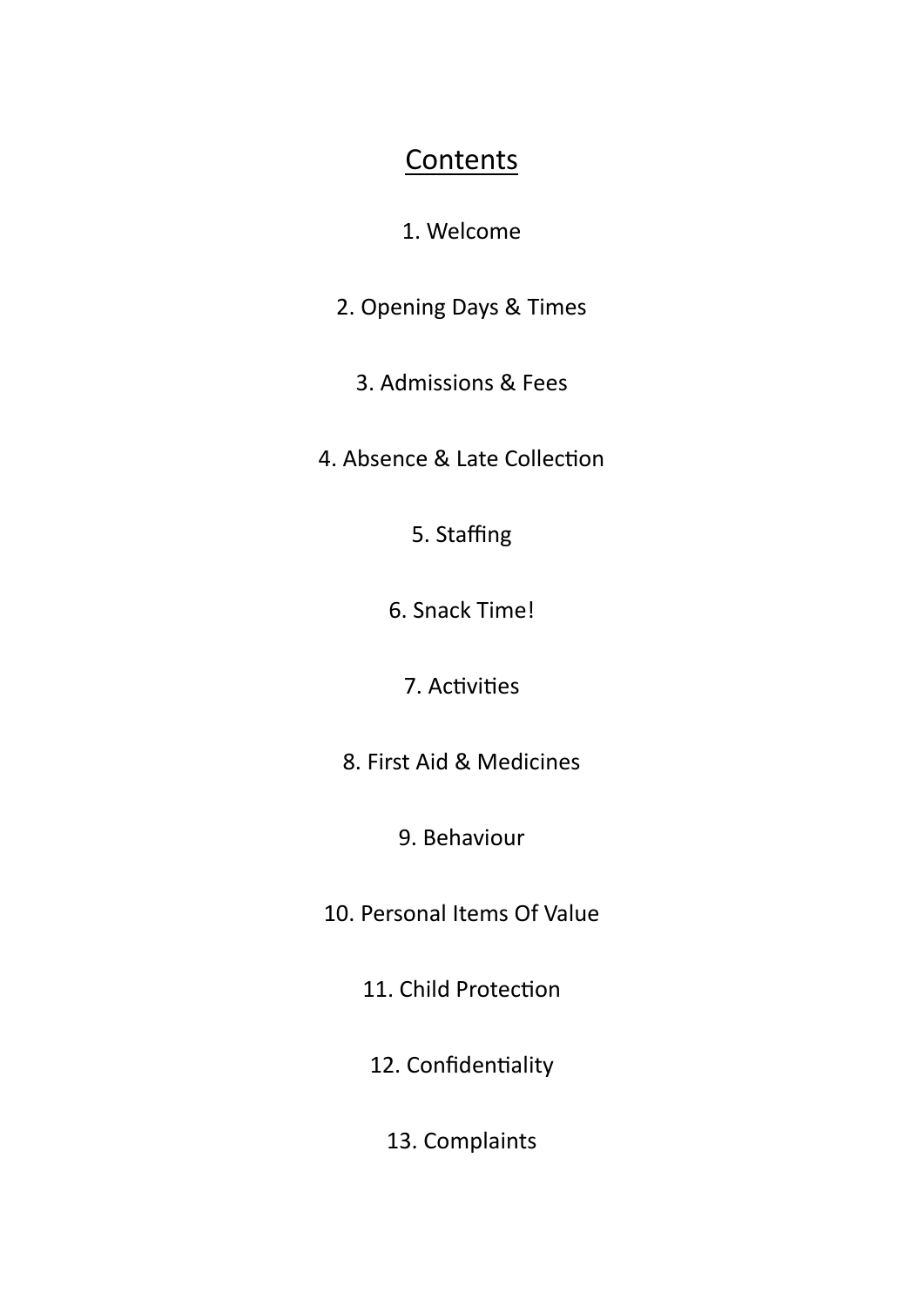# **1. Welcome!**

Welcome to Keir Hardie Primary School's After School Club! The club will be held within the school and will have use of both indoor and outdoor areas.

The club will be run under the guidance of the Head Teacher and Governing Body of Keir Hardie Primary School. The OFSTED number is 102725 which is the same as for the school

This booklet aims to provide you with all the information you may require. Any further information can be obtained from the school office.

Telephone: 02074761284 Email: info@keirhardie.newham.sch.uk

#### **2. Opening Days & Times**

The club will operate from 3.15 – 6pm, Monday to Friday during term time only, excluding INSET Days.

#### **3. Admissions & Fees**

#### **Booking:**

All places **MUST** be booked in advance. Places can be booked for regular, specific days of the week (subject to availability) or for the whole week. Application forms can be obtained from the school office.

Initially the club will offer 24 spaces to children from Reception through to Year 6, which will be allocated on a first come, first served basis. A waiting list will be kept as appropriate.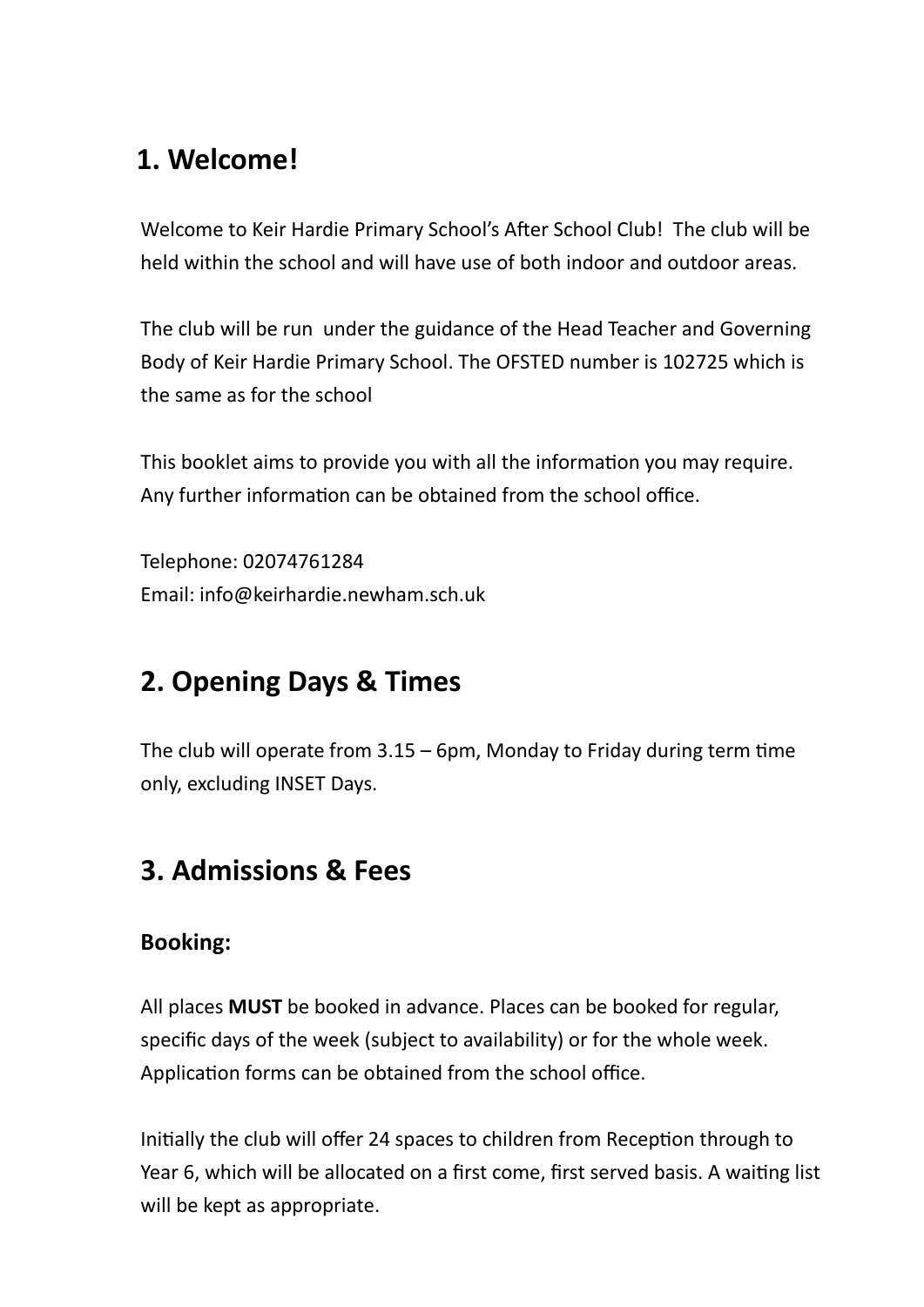#### **Fees:**

We aim to provide a quality service at the lowest possible cost to parents. All the fees we collect will be directly used to pay for the organisation of the club.

The cost is £8 per session, or £35 per week, per child. The money must be paid in advance and can be paid by cheque or in cash. Unfortunately we are unable to take credit or debit card payments.

The £8/£35 charge will apply irrespective of the time the child is collected between 3.15 and 6pm.

Should you no longer require your place and termination does not fall at the end of the term we will require one week's notice.

#### **4. Absence & Late Collection**

If a child has an authorised absence (e.g. illness) from school, any monies paid will be carried forward. In the event of an unauthorised absence, there will be no refund or carry-over of monies paid.

The After School Club closes at 6pm and you **must** collect your child by this time. If a child is not collected, this creates problems for staff and may also be upsetting for your child who will see others going home and begin to worry.

We do understand that there sometimes can be unavoidable delays so it is essential that you let us know if you are delayed

We have to pay our staff if they are kept late. Therefore, there will be a penalty charge of £2 for every 10 minutes, or part thereof, in the event of a child being collected late, after the closing time of 6pm. However, please do not think that this means that you can choose to arrive late and pay for the service.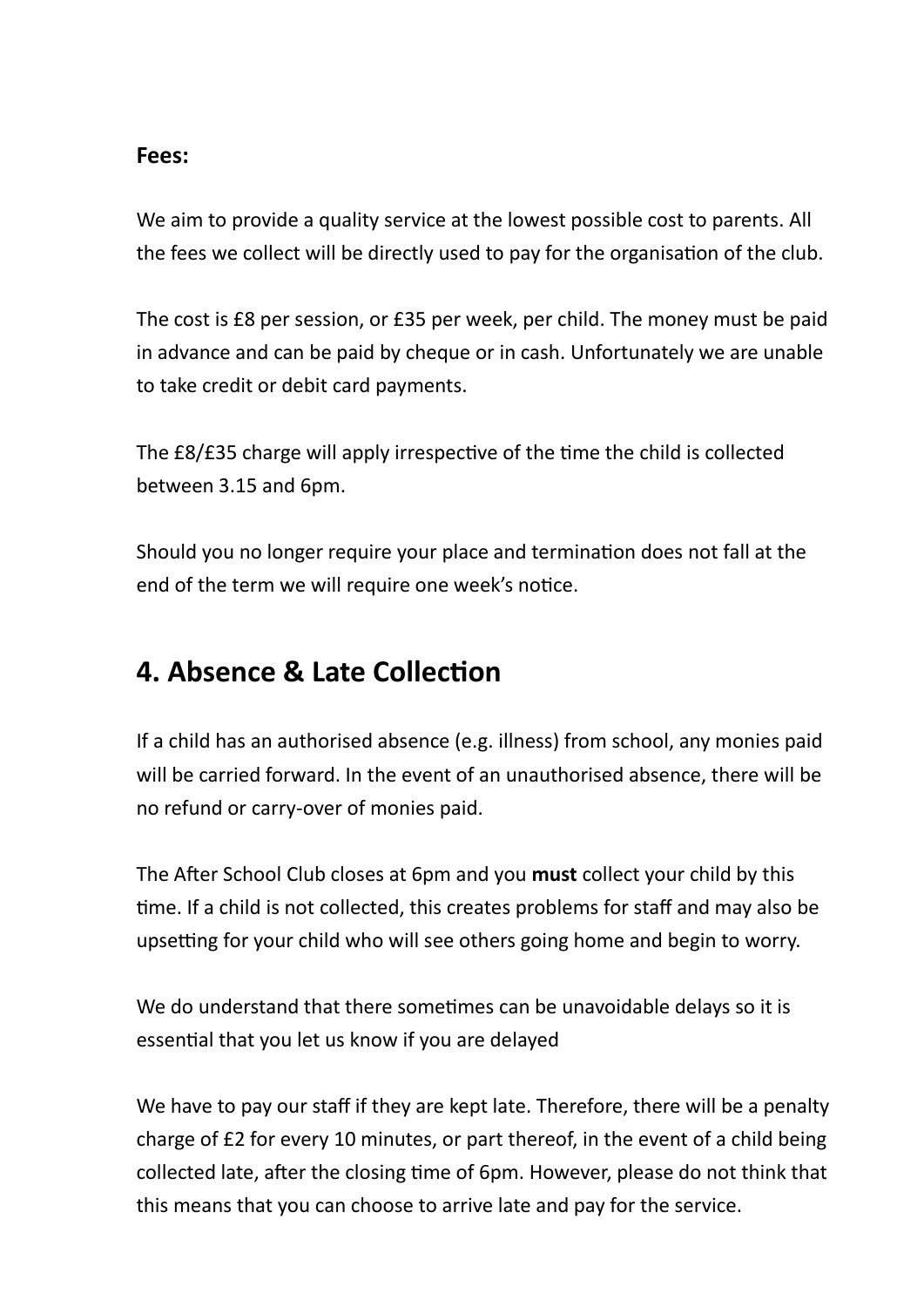If you are unable to collect your child on time and this happens, on more than the odd occasion, then we regret that it may be necessary to withdraw your child's place.

# **5. Staffing**

All staff are employed by Keir Hardie Primary School and will be known to the children and parent/carers. We believe that this will be beneficial as it will ensure that the same high expectations and standards of care provided during the school day will be continued throughout the After School Club.

It is our aim that the children will have the opportunity to play and learn in a familiar, safe and caring environment and we believe our dedicated staff are well equipped to deliver this service.

#### **6. Snack Time!**

A healthy snack will be provided every day. All foods will conform to the rules governing food in schools, however, children will have the opportunity to help us to plan the menus.

We will ensure that any special dietary requirements are taken into consideration such as the need for: *gluten free, dairy free* etc. Please ensure that all allergies or dietary requirements are recorded on the initial application form.

Food preparation will be overseen by an adult with the appropriate "Food Handling & Hygiene " qualification.

In order to help the children to develop their life skills, they will, on occasion, be involved in the setting up, preparation and clearing away at snack time.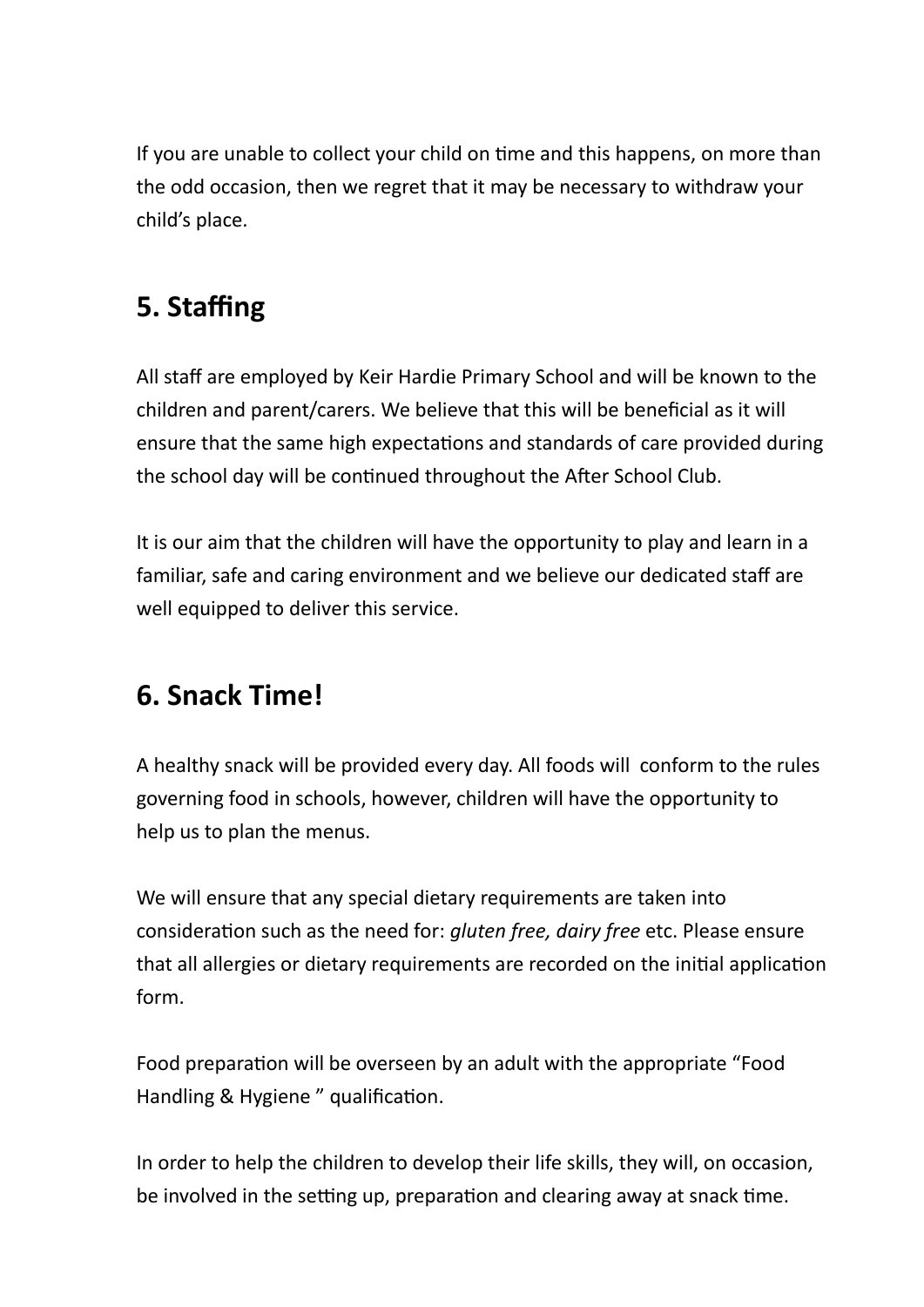# **7. Activities**

All children will have an opportunity to play and learn indoors and outdoors.

Children will be able to make decisions for themselves, be involved in the planning of activities and choose from a variety of options on a rota basis. E.g.

- sports & games
- art & crafts
- table top games
- construction toys
- $\cdot$  ICT time
- books & reading
- homework support
- children's movies

#### **8. First Aid & Medicines**

Children should not attend the After School Club if they are unwell. If your child falls ill during the school day, the school will contact you to collect him/her.

A trained paediatric first aider will be on site at all times and minor injuries will be dealt with. You will be informed of any such issues when you collect your child. If a serious accident happens to your child, the first aider will make an assessment and medical assistance will be sought. Every effort will be made to contact you as soon as possible. This is one of the reasons why it is vital that you inform us of any changes to your contact details.

We will follow the same procedures regarding medicines and asthma pumps as are followed during the school day.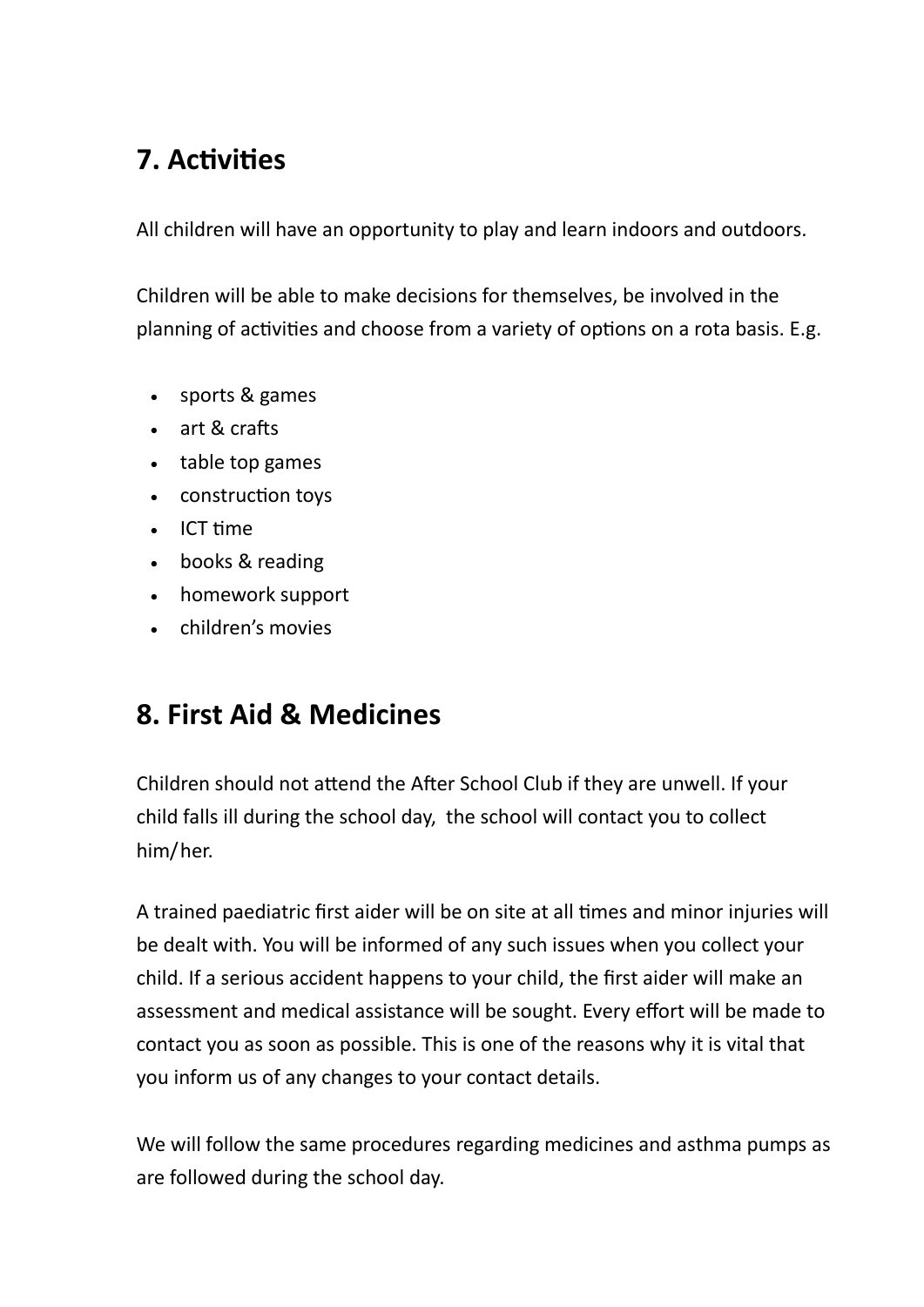#### **9. Behaviour**

Children have the right to play and learn in a safe environment and every child is equally entitled to that right. We will, therefore, operate the same system that is used in the school with rewards and sanctions. A copy of the school's Behaviour Policy is available upon request.

Our staff aim to support every child with any behaviour problems, however, should there be persistent disregard for the rules, a child may as the last resort be excluded from the After School Club.

#### **10. Personal Items Of Value**

Please ensure that your child does not bring items of value to the After School Club as we are unable to take responsibility for any loss or damage.

## **11. Child Protection**

All staff are employed by Keir Hardie Primary School and have an Enhanced DBS Clearance.

If the After School Club staff are concerned about your child's welfare they will normally discuss their concerns with you in the first instance. They may also need to consult Newham's Children and Young People's Service.

The same procedures regarding child protection will be followed during the After School Club as are followed within the school. A copy of the Child Protection Policy is available upon request.